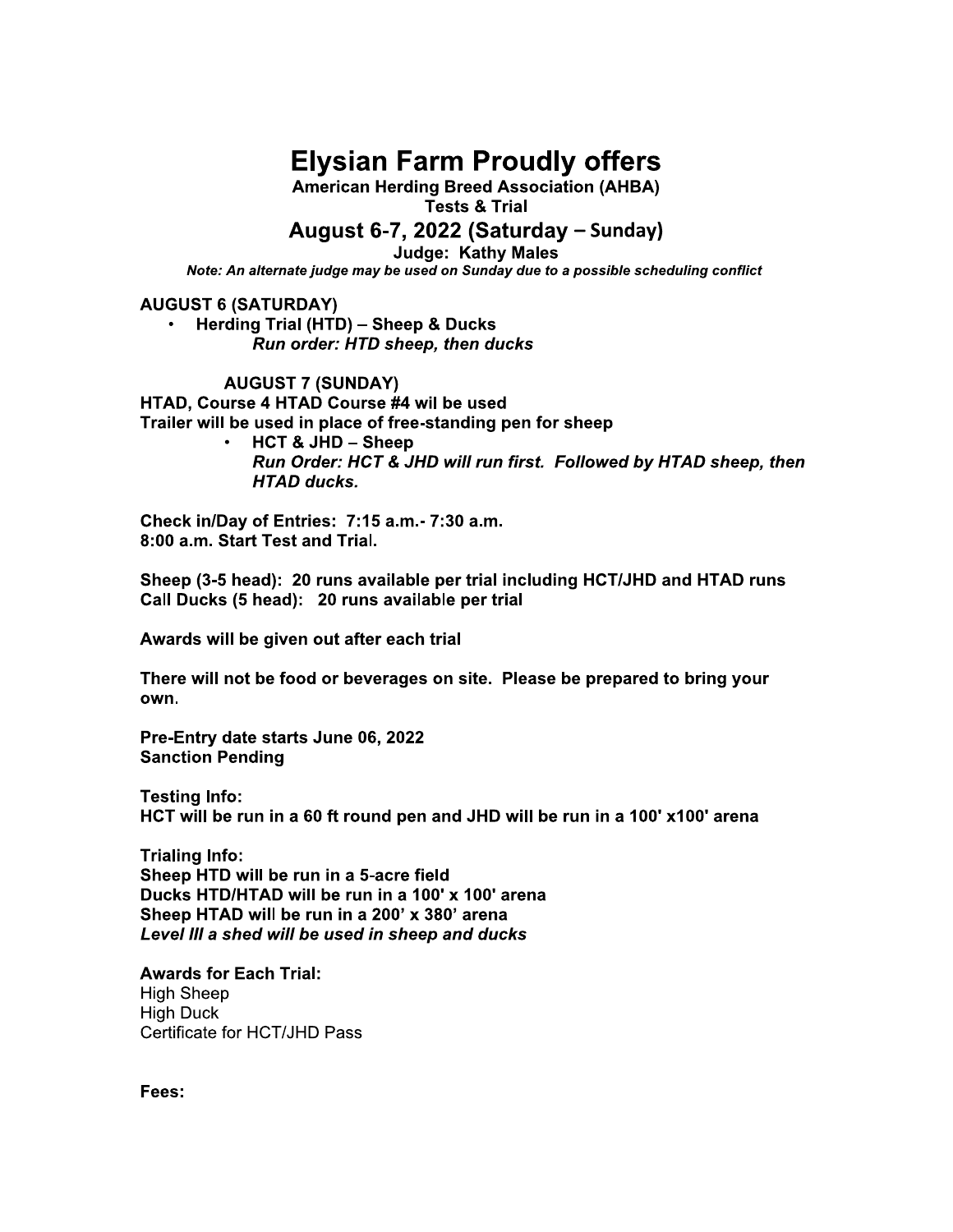\$40.00 HCT/JHD Entry \$30.00 HTAD/HTD Duck Entry \$40.00 HTAD/HTD Sheep Entry

#### **Location and Directions:**

Elysian Farm Kim and Joe Schneider 23322 Russell Road Pine City, MN 55063 Clipso1313@gmail.com C: 651-332-6778

#### From the cities:

Take 35 E or 35 W North will change to 35 N in Forest Lake Head east (right) at Exit 165 (County Road 70- Rock Creek/Grantsburg Exit) Head north (left) at four way stop (Old Hwy 61 or 361 North) Head east (right) at Liberty Road/ County Road 117 Head north (left) at Government Road/ Military Road/ Cty Road 4 Head east (right) on to Russell Road We are third house on right (but may look like second depending on the trees that time of vear) From the north:

#### Take 35 S

Head east (left) at Exit 169

Head south (right) at the tee on to Old Hwy 61/361 North (you will go through Pine City on this road)

Head east (left) on to Liberty Road/ County Road 117

Head north (left) at Government Road/ Military Road/ Cty Road 4

Head east (right) on to Russell Road

We are third house on right (but may look like second depending on the trees that time of year)

#### **ELIGIBILITY**

All dogs nine months of age or older are eligible to participate in Herding trials and JHD. 6 months and older for HCT tests. Dogs classified as Herding Dogs in AHBA are eligible for HERDING TEST (HCT) (JHD). No dog may be entered in two classes on the same course with the same kind of stock under the same judge at any Test/trial. Bitches in season shall run in drawn running order without adjustment.

#### **AGREEMENT**

I (We) acknowledge that the "Rules Applying to Registration and Dog Shows" and the "Regulations for Herding Tests and Herding Trials" have been made available to me (us) and that I (we) agree that the club holding this herding test or trial has the right to refuse this entry for cause which the club shall deem to be sufficient. In consideration of the acceptance of this entry and the holding of the Herding test or Trial and opportunity to have the dog tested or judged and to win prize money, ribbons or trophies, I (we) agree to hold this club, it's members, directors, governors, officers, agents, superintendents, or show secretary and the owner or lessor of the premises and any employees of the aforementioned parties harmless from any claim for loss or injury which may be alleged to have been caused directly or indirectly to any person or thing by the act of this dog while in or upon the herding test or trial premises or grounds or near nay entrance thereto, and I (we) personally assume all responsibility and liability for any such damage or injury, be caused or alleged to be caused by the negligence of the club or any of the parties aforementioned, or by the negligence of any person or any other causes. I (we) hereby assume the sole responsibility for and agree to indemnify and hold the aforementioned parties harmless from any and all losses and expense (including legal fees) by reason of the liability imposed by law upon any of the aforementioned parties for damage because of bodily injuries, including death at any time resulting here from, sustained by any person or persons, including myself (ourselves) or on account of damage to property arising out of or in consequence of my (our) participation in the Herding Test or trial, howsoever such injuries, death or damage to property may be caused, and whether the negligence of the aforementioned parties or any of their employees or agents, or any other persons. I (we) will pay for any livestock injuries or replacement value in the event of death of any livestock by the dog entered, I (we) will assume total responsibility for any damage. I (we) agree to pay the full market value of the injured